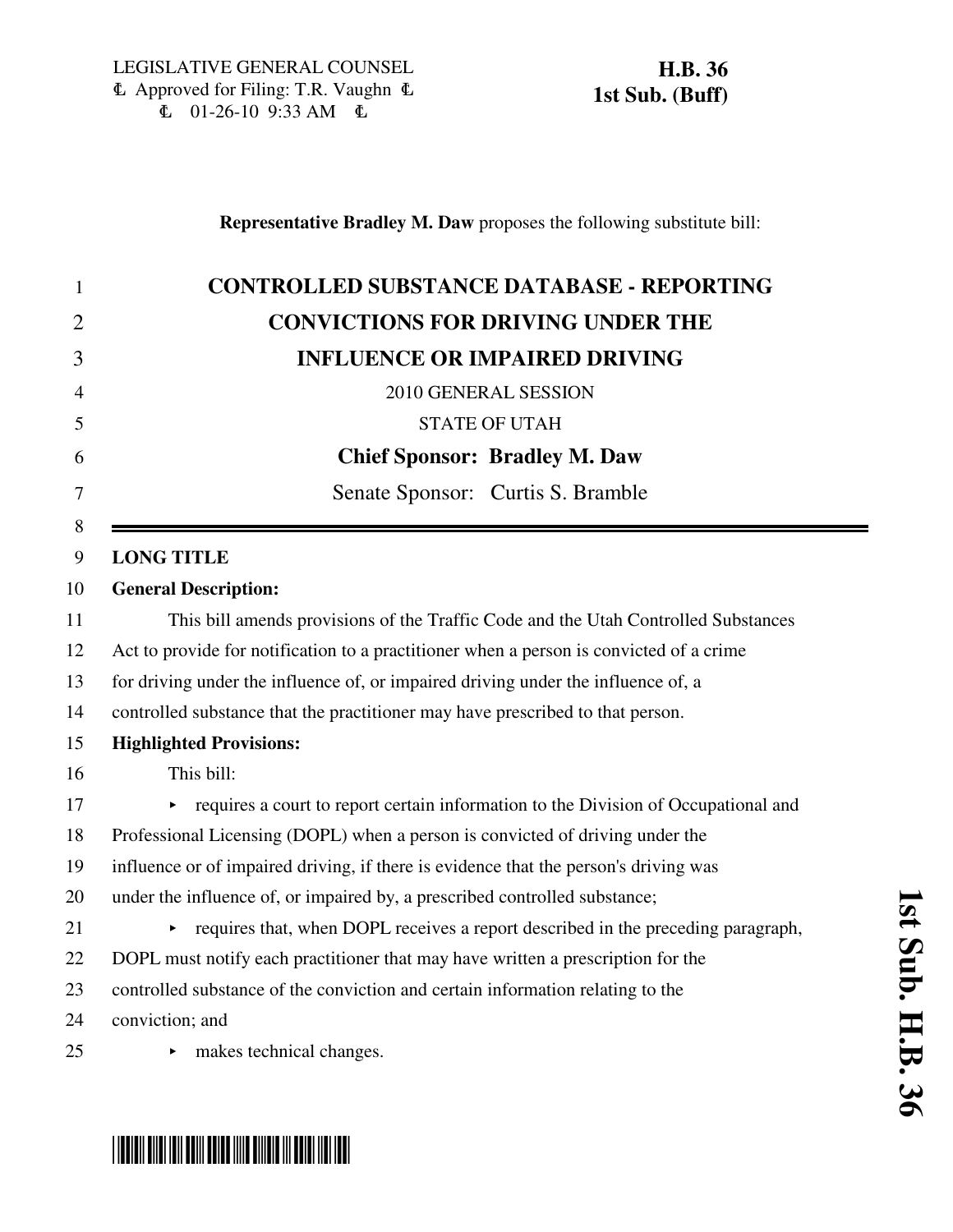## **1st Sub. (Buff) H.B. 36 01-26-10 9:33 AM**

Ξ.

| 26 | <b>Monies Appropriated in this Bill:</b>                                                        |
|----|-------------------------------------------------------------------------------------------------|
| 27 | None                                                                                            |
| 28 | <b>Other Special Clauses:</b>                                                                   |
| 29 | This bill coordinates with H.B. 28 and H.B. 36 by providing technical amendments.               |
| 30 | This bill coordinates with H.B. 36, H.B. 28, and H.B. 35 by providing technical                 |
| 31 | amendments.                                                                                     |
| 32 | <b>Utah Code Sections Affected:</b>                                                             |
| 33 | <b>AMENDS:</b>                                                                                  |
| 34 | 41-6a-502, as last amended by Laws of Utah 2005, Chapter 91 and renumbered and                  |
| 35 | amended by Laws of Utah 2005, Chapter 2                                                         |
| 36 | 41-6a-502.5, as last amended by Laws of Utah 2009, Chapter 201                                  |
| 37 | <b>ENACTS:</b>                                                                                  |
| 38 | <b>58-37-7.9, Utah Code Annotated 1953</b>                                                      |
| 39 | <b>Utah Code Sections Affected by Coordination Clause:</b>                                      |
| 40 | 58-37f-702, Utah Code Annotated 1953                                                            |
| 41 | 58-37f-703, Utah Code Annotated 1953                                                            |
| 42 |                                                                                                 |
|    |                                                                                                 |
| 43 | Be it enacted by the Legislature of the state of Utah:                                          |
| 44 | Section 1. Section 41-6a-502 is amended to read:                                                |
| 45 | 41-6a-502. Driving under the influence of alcohol, drugs, or a combination of                   |
| 46 | both or with specified or unsafe blood alcohol concentration -- Reporting of convictions.       |
| 47 | (1) A person may not operate or be in actual physical control of a vehicle within this          |
| 48 | state if the person:                                                                            |
| 49 | (a) has sufficient alcohol in the person's body that a subsequent chemical test shows           |
| 50 | that the person has a blood or breath alcohol concentration of 0.8 grams or greater at the time |
| 51 | of the test;                                                                                    |
| 52 | (b) is under the influence of alcohol, any drug, or the combined influence of alcohol           |
| 53 | and any drug to a degree that renders the person incapable of safely operating a vehicle; or    |
| 54 | (c) has a blood or breath alcohol concentration of .08 grams or greater at the time of          |
| 55 | operation or actual physical control.                                                           |
| 56 | (2) Alcohol concentration in the blood shall be based upon grams of alcohol per 100             |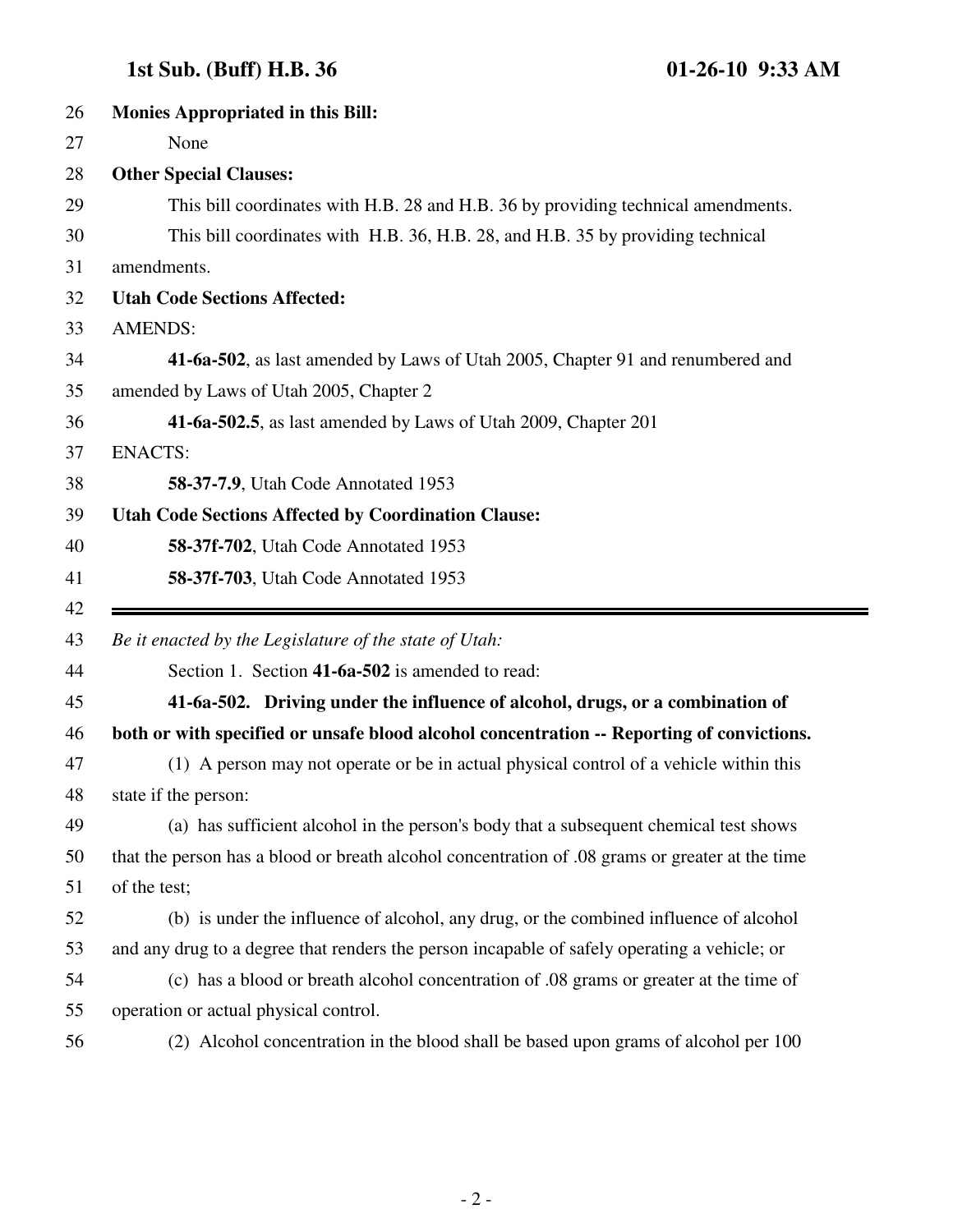| 57 | milliliters of blood, and alcohol concentration in the breath shall be based upon grams of          |
|----|-----------------------------------------------------------------------------------------------------|
| 58 | alcohol per 210 liters of breath.                                                                   |
| 59 | (3) A violation of this section includes a violation under a local ordinance similar to             |
| 60 | this section adopted in compliance with Section 41-6a-510.                                          |
| 61 | (4) If there is evidence that a person who is convicted of a violation of this section was          |
| 62 | driving under the influence, in whole or in part, of a prescribed controlled substance, the court   |
| 63 | shall send a report to the Division of Occupational and Professional Licensing, created in          |
| 64 | Section 58-1-103, of:                                                                               |
| 65 | (a) the conviction;                                                                                 |
| 66 | (b) the type of controlled substance that contributed to the impairment, if known; and              |
| 67 | (c) the name of each person who prescribed the controlled substance to the convicted                |
| 68 | person, if known.                                                                                   |
| 69 | Section 2. Section 41-6a-502.5 is amended to read:                                                  |
| 70 | 41-6a-502.5. Impaired driving -- Penalty -- Reporting of convictions --                             |
| 71 | Sentencing requirements.                                                                            |
| 72 | (1) With the agreement of the prosecutor, a plea to a class B misdemeanor violation of              |
| 73 | Section 41-6a-502 committed on or after July 1, 2008, may be entered as a conviction of             |
| 74 | impaired driving under this section if:                                                             |
| 75 | (a) the defendant completes court ordered probation requirements; or                                |
| 76 | (b) (i) the prosecutor agrees as part of a negotiated plea; and                                     |
| 77 | (ii) the court finds the plea to be in the interest of justice.                                     |
| 78 | (2) A conviction entered under this section is a class B misdemeanor.                               |
| 79 | $(3)$ (a) (i) If the entry of an impaired driving plea is based on successful completion of         |
| 80 | probation under Subsection $(1)(a)$ , the court shall enter the conviction at the time of the plea. |
| 81 | (ii) If the defendant fails to appear before the court and establish successful completion          |
| 82 | of the court ordered probation requirements under Subsection $(1)(a)$ , the court shall enter an    |
| 83 | amended conviction of Section 41-6a-502.                                                            |
| 84 | (iii) The date of entry of the amended order under Subsection $(3)(a)(ii)$ is the date of           |
| 85 | conviction.                                                                                         |
| 86 | (b) The court may enter a conviction of impaired driving immediately under                          |
| 87 | Subsection $(1)(b)$ .                                                                               |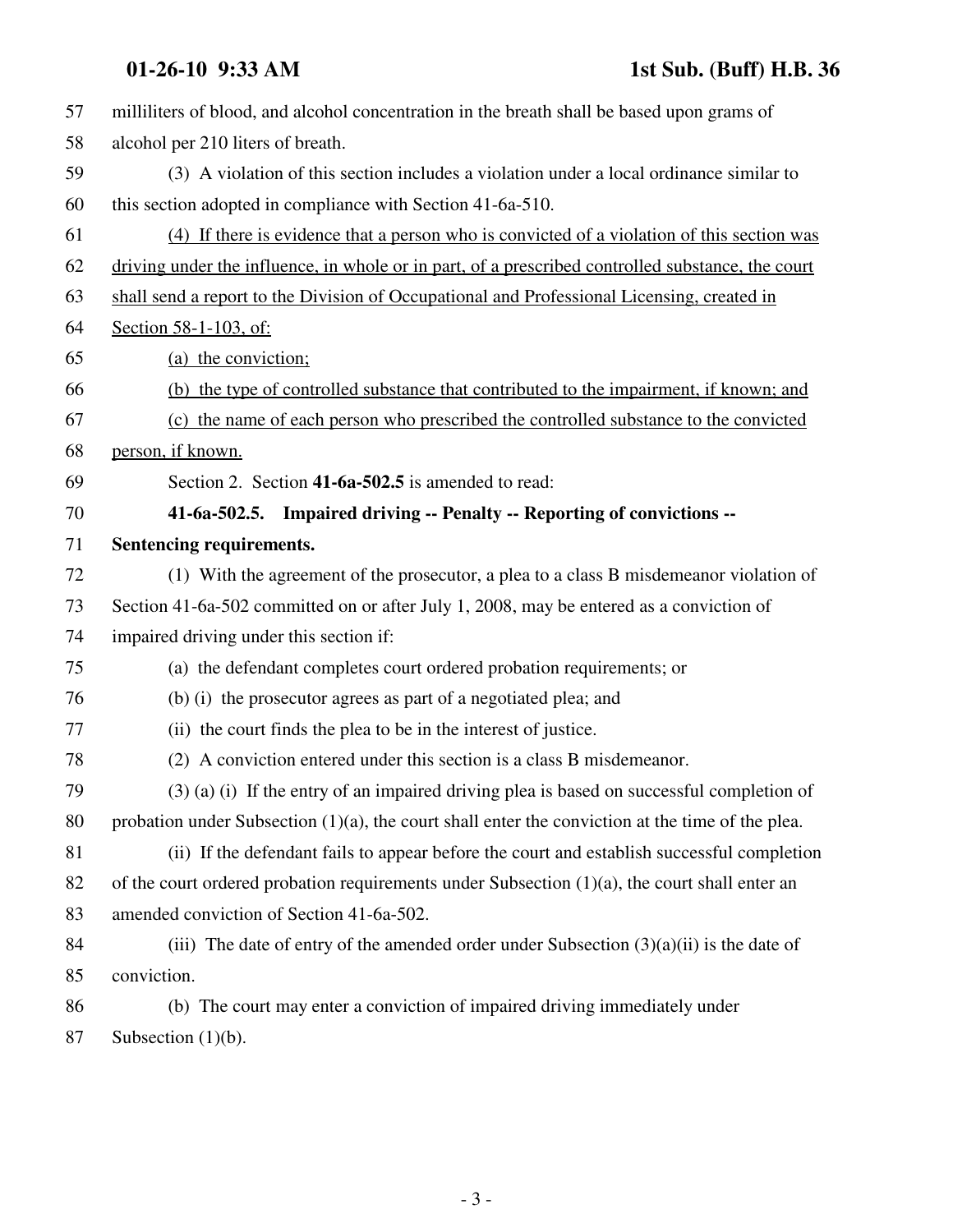## **1st Sub. (Buff) H.B. 36 01-26-10 9:33 AM**

| 88  | (4) For purposes of Section 76-3-402, the entry of a plea to a class B misdemeanor                 |
|-----|----------------------------------------------------------------------------------------------------|
| 89  | violation of Section 41-6a-502 as impaired driving under this section is a reduction of one        |
| 90  | degree.                                                                                            |
| 91  | $(5)$ (a) The court shall notify the Driver License Division of each conviction entered            |
| 92  | under this section.                                                                                |
| 93  | (b) If there is evidence that a person who is convicted of a violation of this section was         |
| 94  | driving while impaired, in whole or in part, by use of a prescribed controlled substance, the      |
| 95  | court shall send a report to the Division of Occupational and Professional Licensing, created in   |
| 96  | Section 58-1-103, of:                                                                              |
| 97  | (i) the conviction;                                                                                |
| 98  | (ii) the type of controlled substance that contributed to the impairment, if known; and            |
| 99  | (iii) the name of each person who prescribed the controlled substance to the convicted             |
| 100 | person, if known.                                                                                  |
| 101 | (6) (a) The provisions in Subsections 41-6a-505(1), (2), and (3) that require a                    |
| 102 | sentencing court to order a convicted person to participate in a screening, an assessment, or an   |
| 103 | educational series, or obtain substance abuse treatment or do a combination of those things,       |
| 104 | apply to a conviction entered under this section.                                                  |
| 105 | (b) The court shall render the same order regarding screening, assessment, an                      |
| 106 | educational series, or substance abuse treatment in connection with a first, second, or            |
| 107 | subsequent conviction under this section as the court would render in connection with applying     |
| 108 | respectively, the first, second, or subsequent conviction requirements of Subsection               |
| 109 | 41-6a-505(1), (2), or (3).                                                                         |
| 110 | $(7)$ (a) Except as provided in Subsection $(7)(b)$ , a report authorized by Section               |
| 111 | 53-3-104 may not contain any evidence of a conviction for impaired driving in this state if the    |
| 112 | reporting court notifies the Driver License Division that the defendant is participating in or has |
| 113 | successfully completed the program of a driving under the influence court.                         |
| 114 | (b) The provisions of Subsection $(7)(a)$ do not apply to a report concerning:                     |
| 115 | (i) a CDL license holder; or                                                                       |
| 116 | (ii) a violation that occurred in a commercial motor vehicle.                                      |
| 117 | Section 3. Section 58-37-7.9 is enacted to read:                                                   |
| 118 | 58-37-7.9. Reporting certain convictions to practitioners.                                         |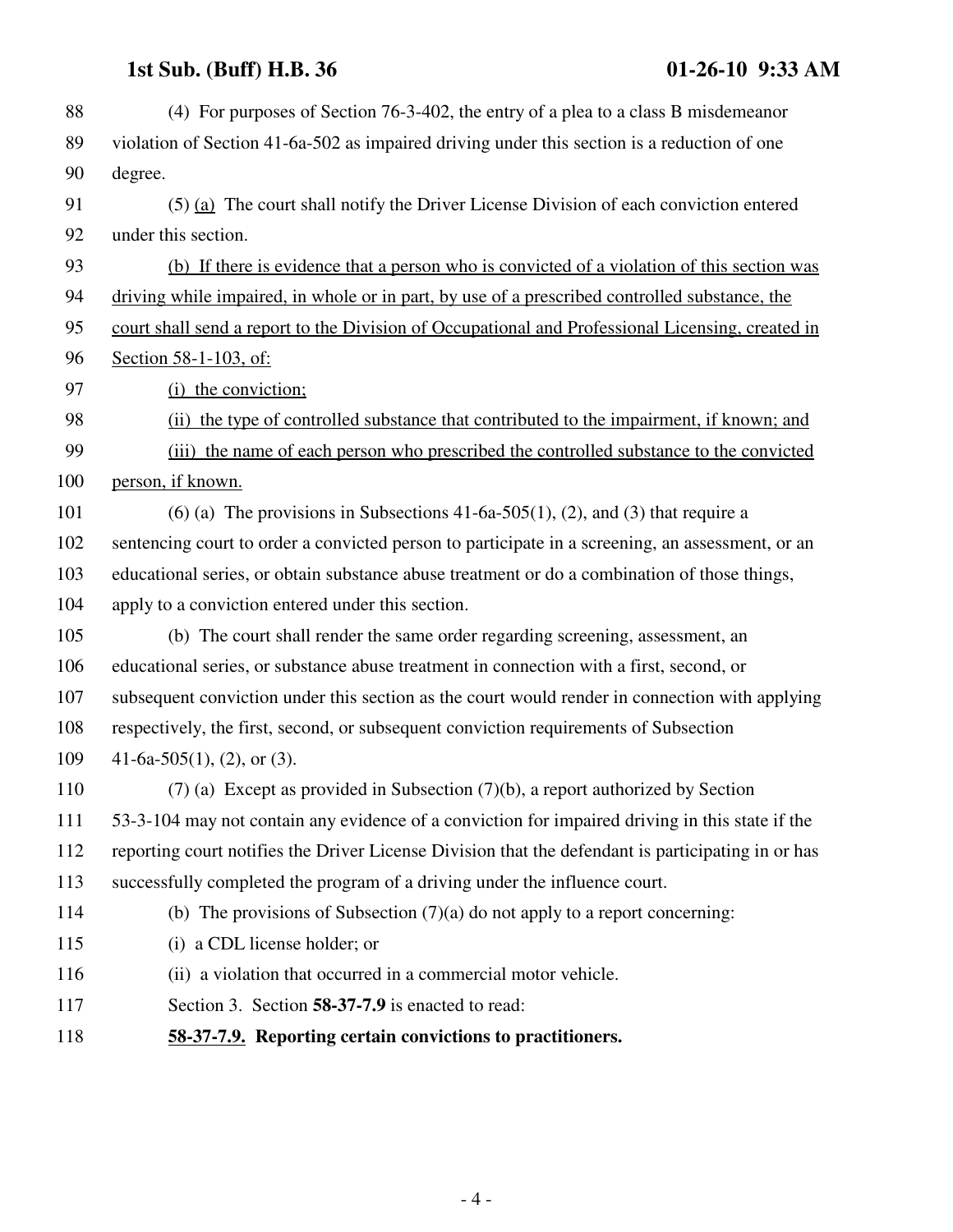| 119 | (1) The definitions in Subsection $58-37-7.5(1)$ apply to this section.                            |
|-----|----------------------------------------------------------------------------------------------------|
| 120 | (2) If the division receives a report from a court under Subsection $41-6a-502(4)$ or              |
| 121 | $41-6a-502.5(5)(b)$ relating to a conviction for driving under the influence of, or while impaired |
| 122 | by, a prescribed controlled substance, the division shall:                                         |
| 123 | (a) attempt to identify, through the database, each practitioner who may have                      |
| 124 | prescribed the controlled substance to the convicted person; and                                   |
| 125 | (b) provide each practitioner identified under Subsection $(2)(a)$ with:                           |
| 126 | (i) a copy of the information provided by the court; and                                           |
| 127 | (ii) the information obtained from the database that led the division to determine that            |
| 128 | the practitioner receiving the information may have prescribed the controlled substance to the     |
| 129 | convicted person.                                                                                  |
| 130 | (3) It is the intent of the Legislature that the information provided under Subsection             |
| 131 | $(2)(b)$ is provided for the purpose of assisting the practitioner in:                             |
| 132 | (a) discussing the manner in which the controlled substance may impact the convicted               |
| 133 | person's driving;                                                                                  |
| 134 | (b) advising the convicted person on measures that may be taken to avoid adverse                   |
| 135 | impacts of the controlled substance on future driving; and                                         |
| 136 | (c) making decisions regarding future prescriptions written for the convicted person.              |
| 137 | Section 4. Coordinating H.B. 36 with H.B. 28 -- Technical amendments.                              |
| 138 | (1) If this H.B. 36 and H.B. 28, Controlled Substance Database Amendments, both                    |
| 139 | pass, and H.B. 35, Controlled Substance Database Reporting of Prescribed Controlled                |
| 140 | Substance Overdose or Poisoning, does not pass, it is the intent of the Legislature that the       |
| 141 | Office of Legislative Research and General Counsel shall prepare the Utah Code database for        |
| 142 | publication by renumbering and amending Section 58-37-7.9 to read:                                 |
| 143 | "58-37f-702. Reporting certain convictions to practitioners.                                       |
| 144 | (1) If the division receives a report from a court under Subsection $41-6a-502(4)$ or              |
| 145 | $41-6a-502.5(5)(b)$ relating to a conviction for driving under the influence of, or while impaired |
| 146 | by, a prescribed controlled substance, the division shall:                                         |
| 147 | (a) attempt to identify, through the database, each practitioner who may have                      |
| 148 | prescribed the controlled substance to the convicted person; and                                   |

149 (b) provide each practitioner identified under Subsection (1)(a) with: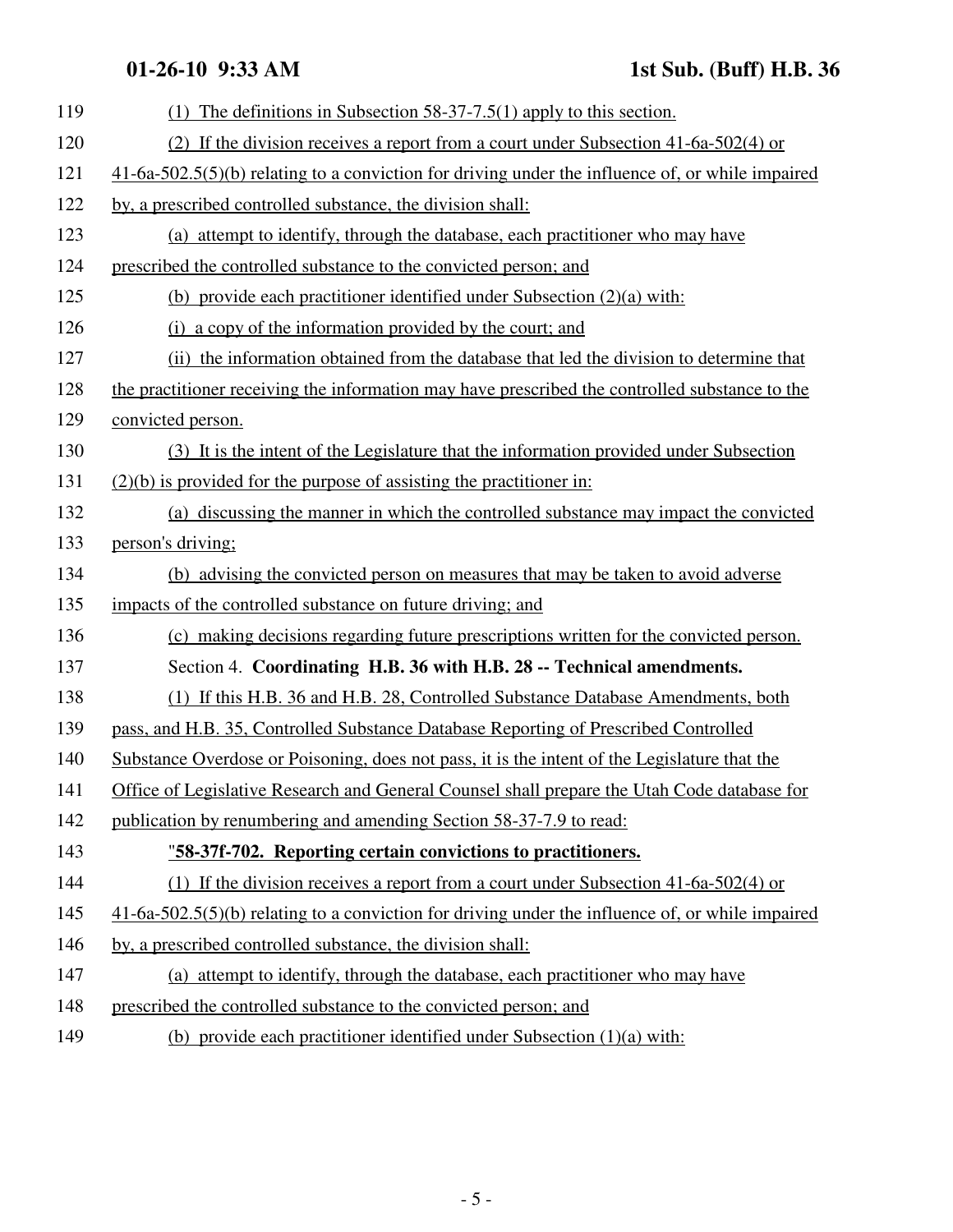## **1st Sub. (Buff) H.B. 36 01-26-10 9:33 AM**

| 150 | (i) a copy of the information provided by the court; and                                             |
|-----|------------------------------------------------------------------------------------------------------|
| 151 | (ii) the information obtained from the database that led the division to determine that              |
| 152 | the practitioner receiving the information may have prescribed the controlled substance to the       |
| 153 | convicted person.                                                                                    |
| 154 | (2) It is the intent of the Legislature that the information provided under Subsection               |
| 155 | $(1)(b)$ is provided for the purpose of assisting the practitioner in:                               |
| 156 | (a) discussing the manner in which the controlled substance may impact the convicted                 |
| 157 | person's driving;                                                                                    |
| 158 | (b) advising the convicted person on measures that may be taken to avoid adverse                     |
| 159 | impacts of the controlled substance on future driving; and                                           |
| 160 | (c) making decisions regarding future prescriptions written for the convicted person."               |
| 161 | Section 5. Coordinating H.B. 36 with H.B. 28 and H.B. 35 -- Technical                                |
| 162 | amendments.                                                                                          |
| 163 | (1) If this H.B. 36, H.B. 28, Controlled Substance Database Amendments, and H.B. 35,                 |
| 164 | Controlled Substance Database - Reporting of Prescribed Controlled Substance Overdose or             |
| 165 | Poisoning, all pass, it is the intent of the Legislature that the Office of Legislative Research and |
| 166 | General Counsel shall prepare the Utah Code database for publication by renumbering and              |
| 167 | amending Section 58-37-7.9 in this H.B. 36 to read:                                                  |
| 168 | "58-37f-703. Reporting certain convictions to practitioners.                                         |
| 169 | (1) If the division receives a report from a court under Subsection 41-6a-502(4) or                  |
| 170 | $41-6a-502.5(5)(b)$ relating to a conviction for driving under the influence of, or while impaired   |
| 171 | by, a prescribed controlled substance, the division shall:                                           |
| 172 | (a) attempt to identify, through the database, each practitioner who may have                        |
| 173 | prescribed the controlled substance to the convicted person; and                                     |
| 174 | (b) provide each practitioner identified under Subsection $(1)(a)$ with:                             |
| 175 | (i) a copy of the information provided by the court; and                                             |
| 176 | (ii) the information obtained from the database that led the division to determine that              |
| 177 | the practitioner receiving the information may have prescribed the controlled substance to the       |
| 178 | convicted person.                                                                                    |
| 179 | (2) It is the intent of the Legislature that the information provided under Subsection               |
| 180 | $(1)(b)$ is provided for the purpose of assisting the practitioner in:                               |